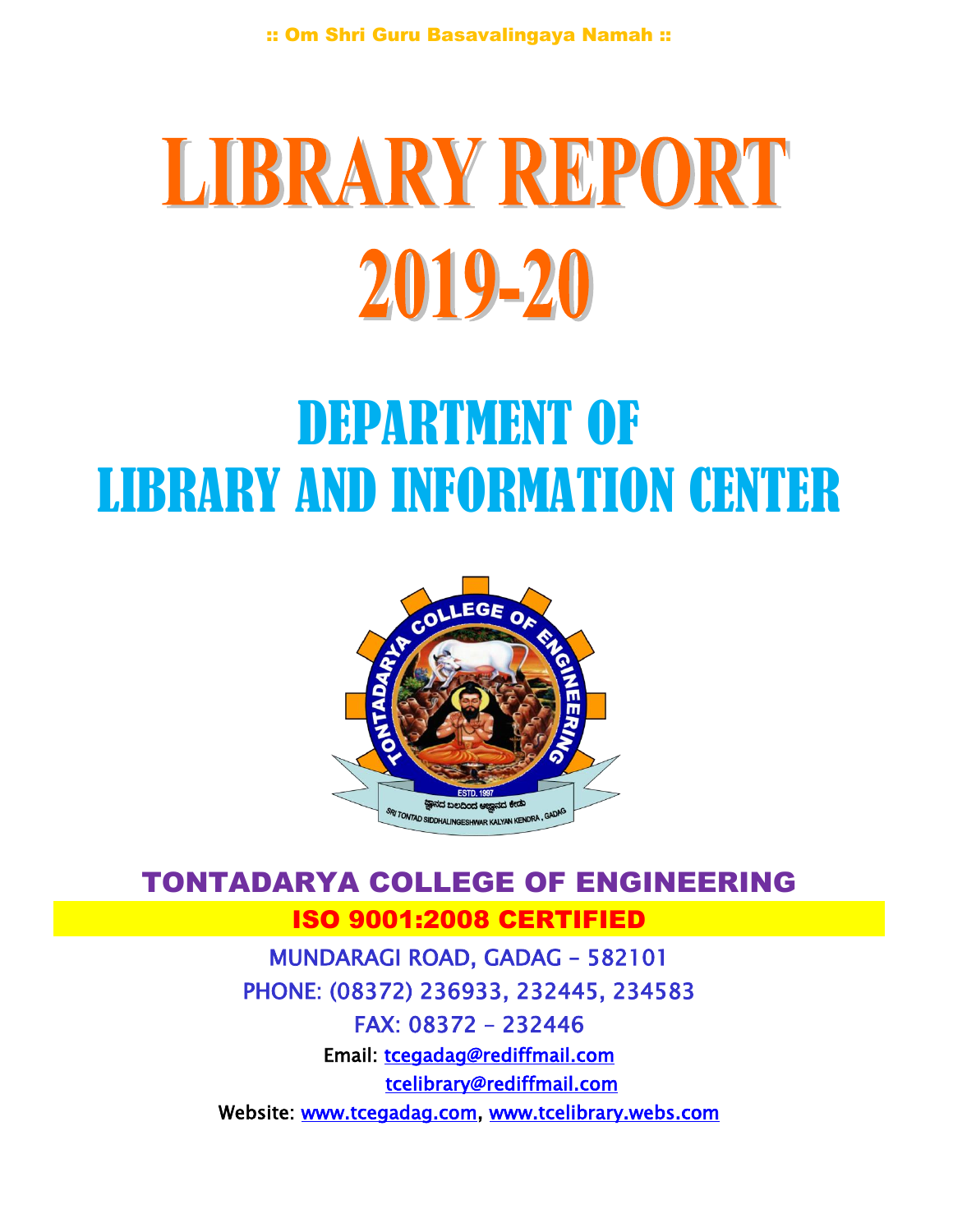

| 1. Name of Library                            | : "JNANA SANGAMA                 |  |  |
|-----------------------------------------------|----------------------------------|--|--|
|                                               | "Library and Information Center. |  |  |
| 2. Nature of the Library                      | : Academic Library.              |  |  |
| 3. Year of Establishment                      | :1997                            |  |  |
| <b>4. Area / Population Served</b>            | : Students and Teaching          |  |  |
|                                               | and Non – teaching Staff.        |  |  |
| <b>5. Working Hours</b>                       | : 8.00 AM To 9.00 PM             |  |  |
| <b>Examination Times: 8.00 AM To 10.00 PM</b> |                                  |  |  |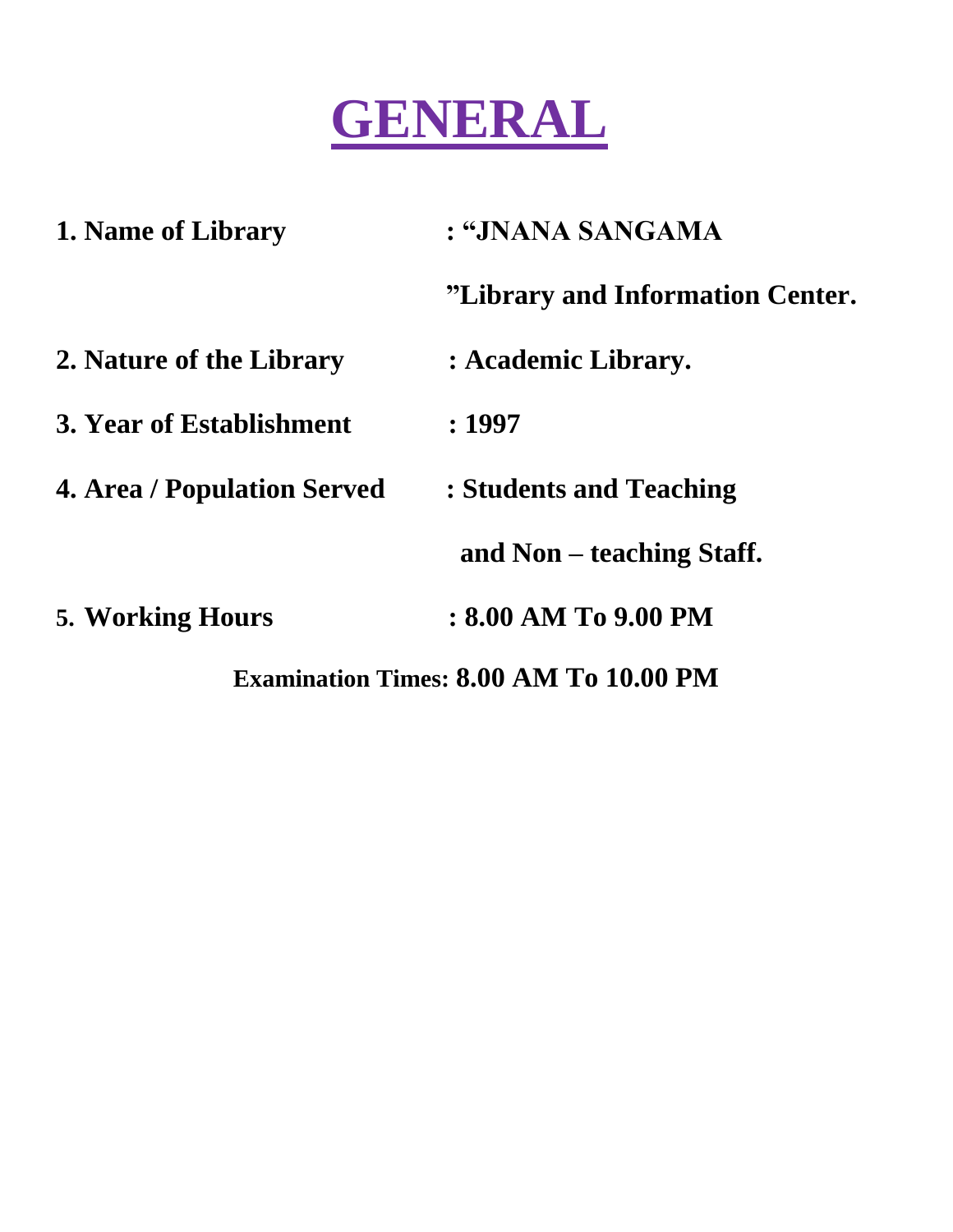# **Library Information**

| $\triangleright$ Total No. of Volumes                |              |        | 35635                  |
|------------------------------------------------------|--------------|--------|------------------------|
| a) General Books                                     |              | 15733  |                        |
| <b>b) Book Bank Books</b>                            |              | 17805  |                        |
| c) SC/ST Books                                       |              | 1093   |                        |
| d) JS & Other                                        |              | 1004   |                        |
| $\triangleright$ Total No. of Titles                 |              |        | 6381                   |
| a) General Books                                     | 5090         |        |                        |
| b) Book Bank Books -                                 | 632          |        |                        |
| c) SC/ST Books                                       | 383          |        |                        |
| d) JS & Other                                        | 428          |        |                        |
| $\triangleright$ Books added during the year 2017-18 |              | $\sim$ | <b>1416</b>            |
| $(21/04/2017$ to $01/02/2018)$                       |              |        |                        |
| $\triangleright$ No. of Titles added during the      |              |        |                        |
|                                                      | year 2017-18 |        | 252                    |
| $\triangleright$ Total Expenditure on books          |              |        |                        |
| during the year 2017-18                              |              |        | Rs. 5,01,935.00        |
| <b>Total Expenditure on Books</b>                    |              |        | Rs. 92, 03,981.14      |
| $\triangleright$ No. of Magazines Subscribed         |              |        | 14                     |
| $\triangleright$ No. of Newspapers Subscribed        |              |        | 13                     |
| $\triangleright$ Total No. of Journals               |              |        | 46                     |
| a) National                                          |              |        | 46                     |
| b) E-journals                                        |              |        | <b>VTU E-Consortia</b> |
|                                                      |              |        |                        |
| $\triangleright$ Building Area                       |              |        | 1000 Sq Mtr.           |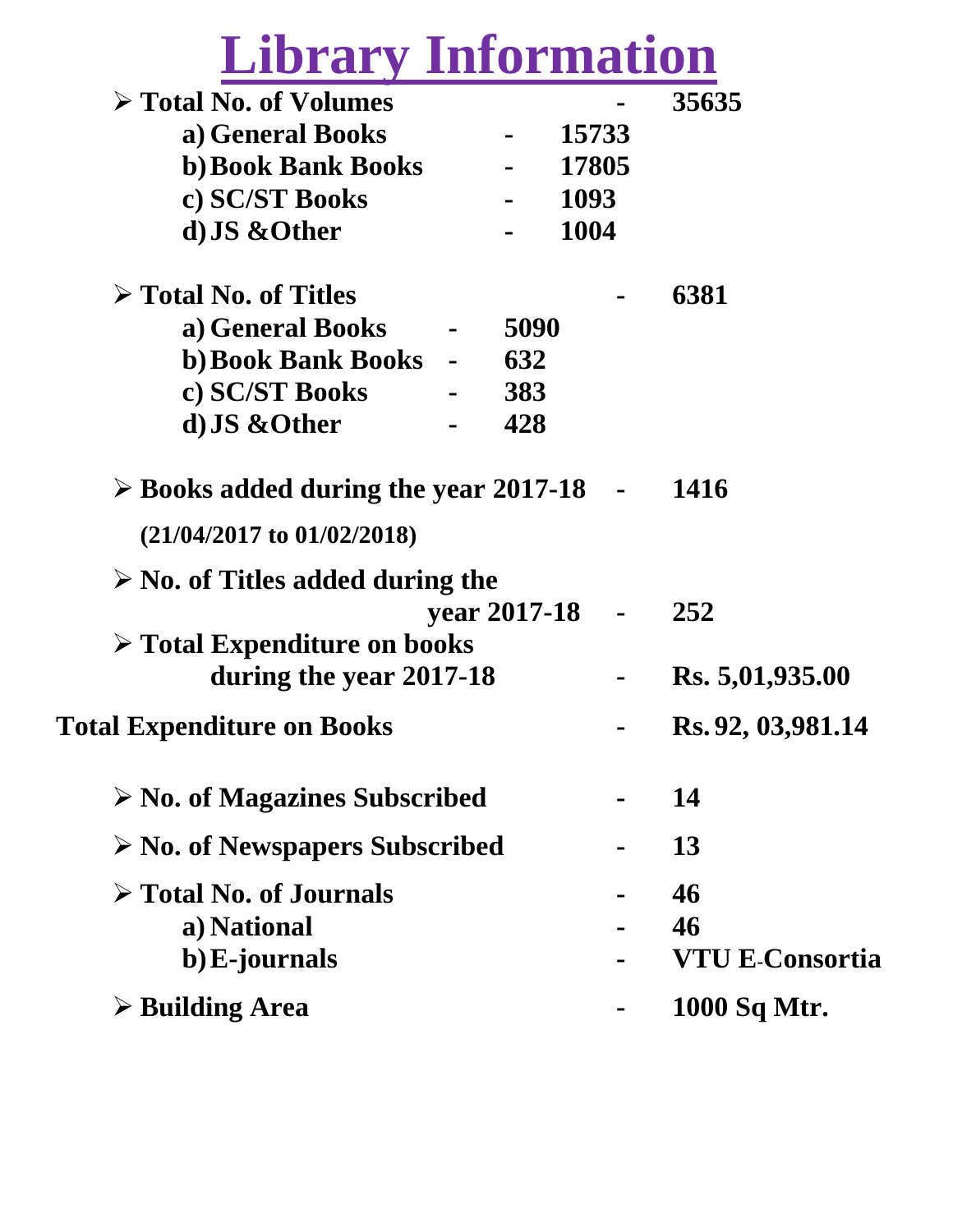

#### **Journals/Magazines Details**

| <b>Sl. No.</b> | <b>Branch</b>                             | <b>National</b> |  |
|----------------|-------------------------------------------|-----------------|--|
| 1.             | Computer Science & Information Science    |                 |  |
|                | Engineering                               |                 |  |
| 2.             | Electronics and Communication Engineering | 06              |  |
| 3.             | <b>Mechanical Engineering</b>             | 12              |  |
| 4.             | Electrical & Electronics Engineering      | 06              |  |
| 5.             | Civil Engineering                         | 06              |  |
| 6.             | General Science                           | 09              |  |
|                | <b>Total</b>                              | 46              |  |

#### **Computer Science & information science National**

- 1. I Managers Journal of Software Engineering
- 2. Open Source for you (With CD)
- 3. International Journal of Computational Linguistics Research (IJCLR)
- 4. Journal of Information Security Research (JISR)
- 5. Indian Journal of Bio Technology 6
- 6. Journal of Intelligent Computing (JIC)
- 7. International Journal of Web Application (IJWA)- 4

#### **Electronics and Communication Engineering National**

- 1. IETE Journal of Research
- 2. IETE Technical Review
- 3. Electronics For You (With CD)
- 4. Journal of Networking Technology (JNT)
- 5. Embedded for you
- 6. Journal of Control and Instrumentation Engineering

#### **Mechanical Engineering National**

- 1. Manufacturing Technology Today
- 2. Indian Foundry Journal
- 3. Indian journal of Engineering & Material Science 6
- 4. Current Science
- 5. Bulletin of Material Science
- 6. Journal of Manufacturing Engineering 3 Issues
- 7. Energy & Fuel Users Journal
- 8. J.P.C Bulletin of Iron & Steel
- 9. Journal f Scientific Temper
- 10. Journal of Science Technology and Management.
- 11. Indian journal of Marine Science 12
- 12. Journal of Chemical Science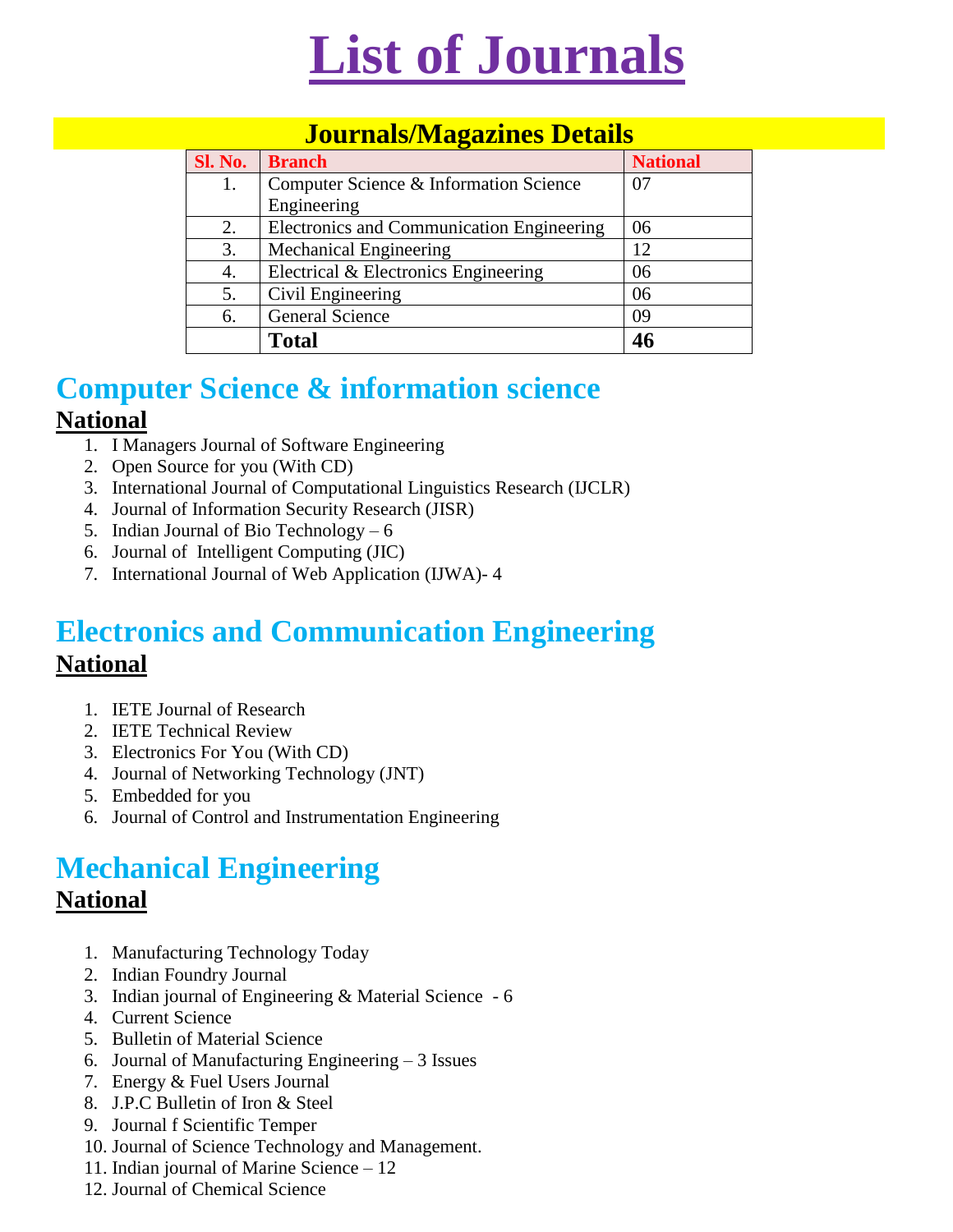### **Electrical and Electronics Engineering**

#### **National.**

- 1. Inventi Impact: Energy & Power
- 2. Resonance (Jr. of Science & Education)
- 3. Journal of Astrophysics & Astronomy
- 4. Journal of Electrical and Power System Engineering
- 5. Journal of Advance in Electrical Devoices
- 6. Journal of alternative renewable Energy resources

#### **Civil Engineering**

#### **National**

- 1. Civil Engineering and Construction Review
- 2. Indian Concrete Journal
- 3. Journal of Structural Engineering
- 4. Journal of Earth System Science
- 5. Indian Journal of natural products and resources 4
- 6. Journal of construction and building materials engineering

### **Master of Computer Applications (MCA)**

#### **General Science**

- 1. University News
- 2. Pramana Journal of Physics
- 3. Proceedings (Mathematical Science)
- 4. Sadhana
- 5. Journal of Bio Science
- 6. Journal of Genetics
- 7. Yojana
- 8. One India One People
- 9. CSIR News

### **Technical Magazines**

- 1. Employment News
- 2. Business Today
- 3. Digit (With CD)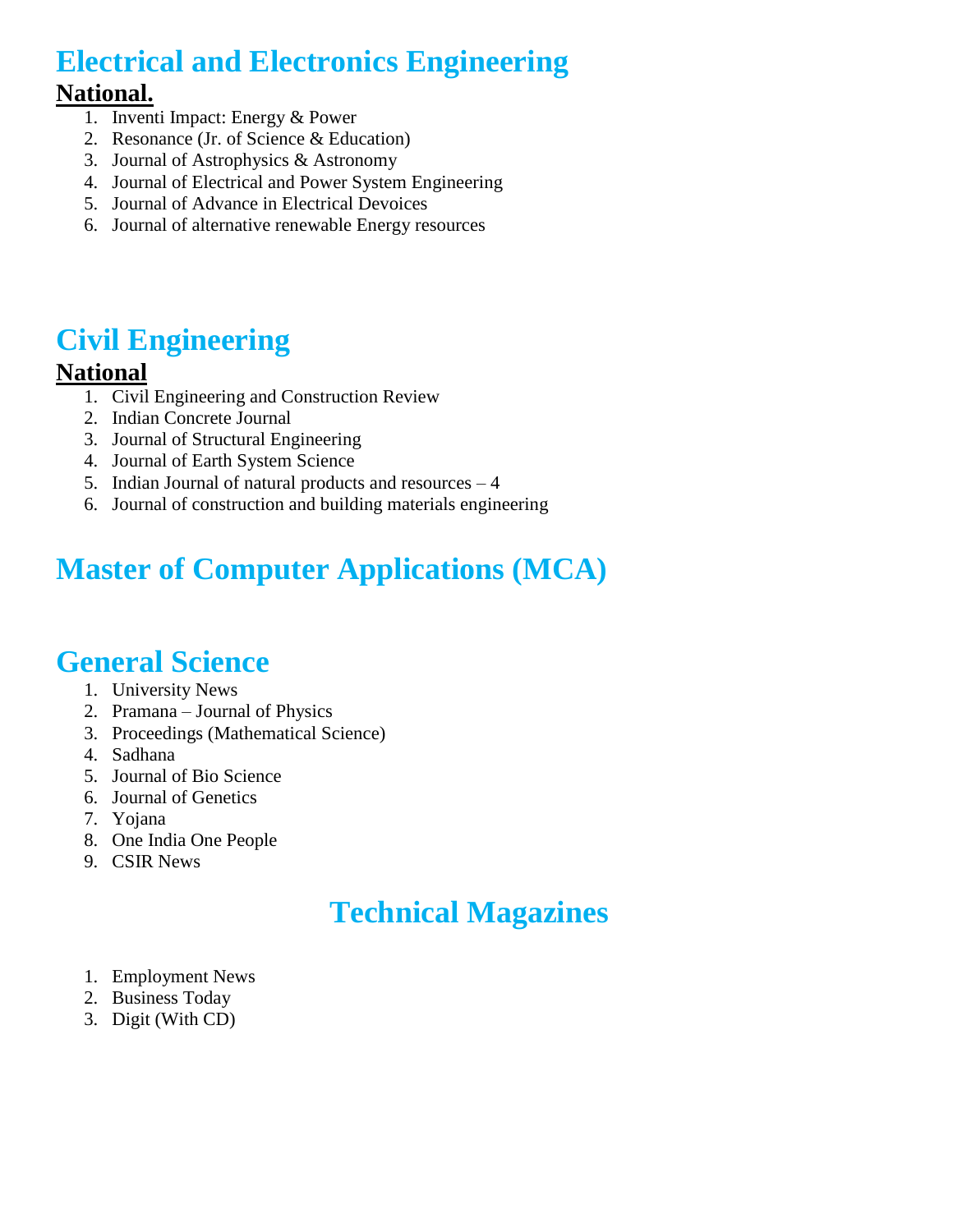### **LIST OF E-JOURNALS**

### VTU E-Consortia & E-Resource

- **1.Elsevier –Science Direct**
- **2. Springer e-Journals**
- **3.T&F e-Journals**
- **4. ASCE e-Journals**
- **5.ProQuest e-journals (Engineering and**

**management)**

- **6.Knimbus Digital Library**
- **7.Knimbus Remote Access Solution**
- **8. JSTR**
- **9.OXFORD University Press**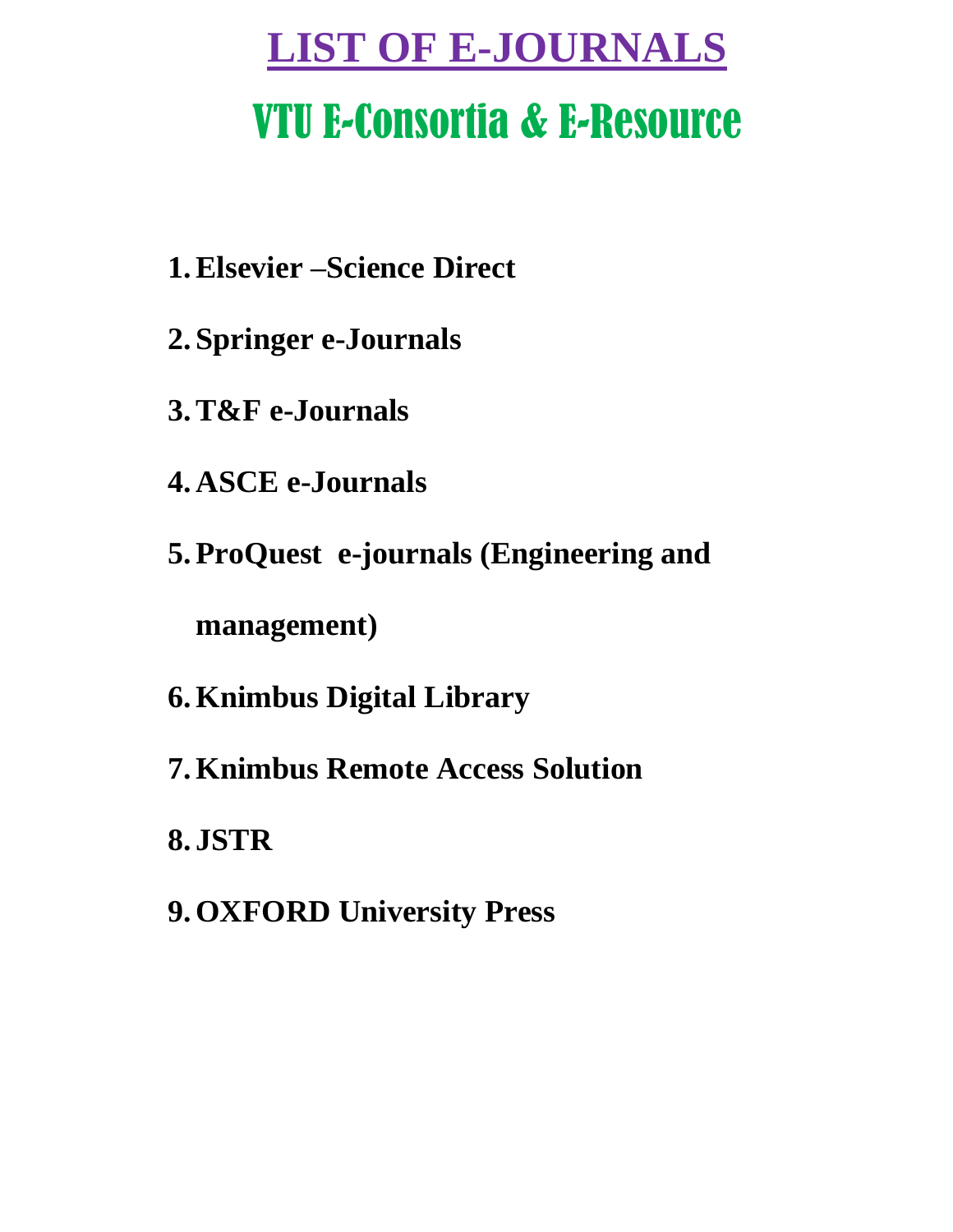### **LIST OF MAGAZINES**

- **1. TARANG**
- **2. KARMAVEERA**
- **3. SPORTS STAR**
- **4. THE WEEK**
- **5. OUT LOOK**
- **6. INDIA TODAY**
- **7. EMPLOYMENT NEWS**
- **8. C.S.R**
- **9. DIKSOOCHI**
- **10. READERS DIGEST**

### **NEWS PAPERS**

- **1. NAVODAYA**
- **2. SAMYUKTA KARNATAKA**
- **3. VIJAYA KARNATAKA**
- **4. PRAJA VANI**
- **5. KANNADA PRABHA**
- **6. UDAYA VANI**
- **7. KITTURU KARNATAKA**
- **8. VIJAYA VANI**
- **9. DECCAN HERALD**
- **10. THE TIMES OF INIDA**
- **11. INIDAN EXPRESS**
- **12. THE HINDU**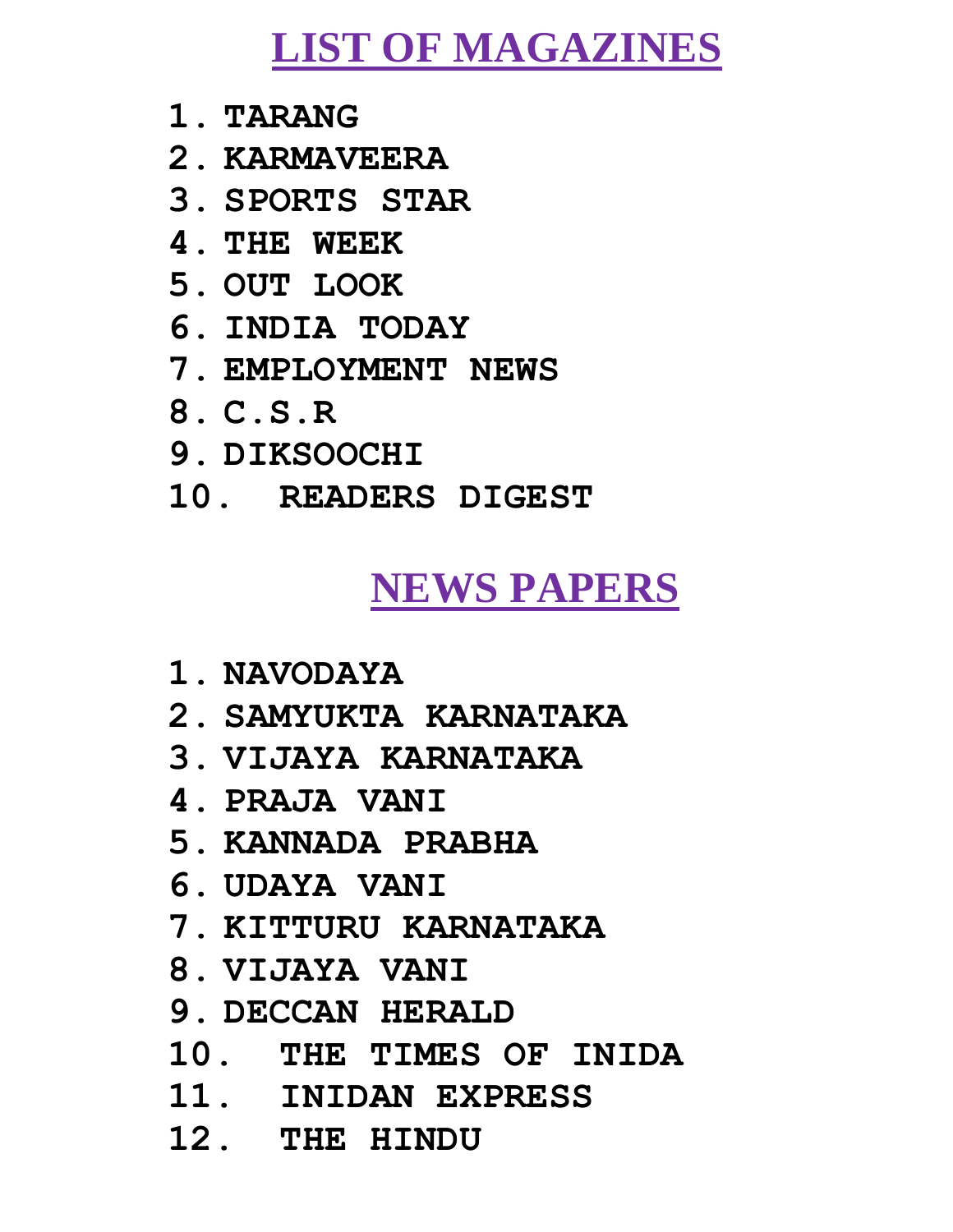### **SECTIONS OF LIBRARY**

- $\mathbf{\hat{y}}$  TECHNICAL SECTION.
- **MAINTENANCE SECTION.**
- **CIRCULATION SECTION.**
- $\mathbf{\hat{P}}$  REFERENCE SECTION.
- **READING ROOM.**
- **JOURNALS SECTION.**
- $\mathbf{\hat{P}}$  REPROGRAPHY SECTION.
- **DIGITAL LIBRARY.**
- **LANGUAGE LAB/NPTEL**

**LAB/SWAYAM.**

 $\mathbf{\hat{y}}$  NEWS PAPERS SECTION.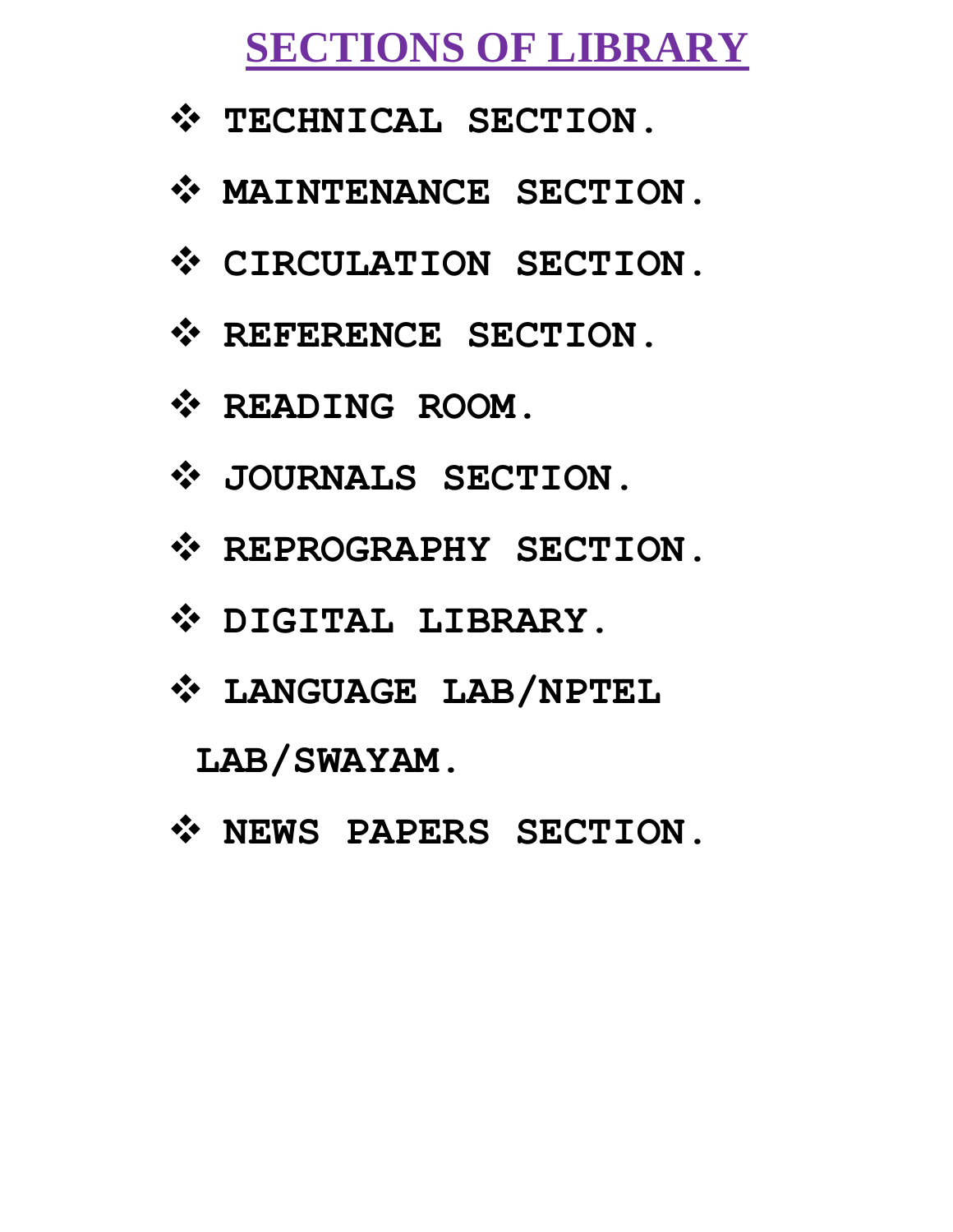### **LIBRARY AUTOMATION**

**SOFTWARE USED :LIBSOFT**

- **HARDWARE :6 COMPUTERS**
	- **2 PRINTER**
	- **1 DOCUMENT SCANNER**
	- **4 BARCODE SCANNER**

### **SECTION AND SERVICES OF LIBRARY**

### **AUTOMATED**

**ACQUISITION**

**TECHNICAL**

**JOURNALS**

**CIRCULATION**

**REFERENCE**

**REPROGRAPHY**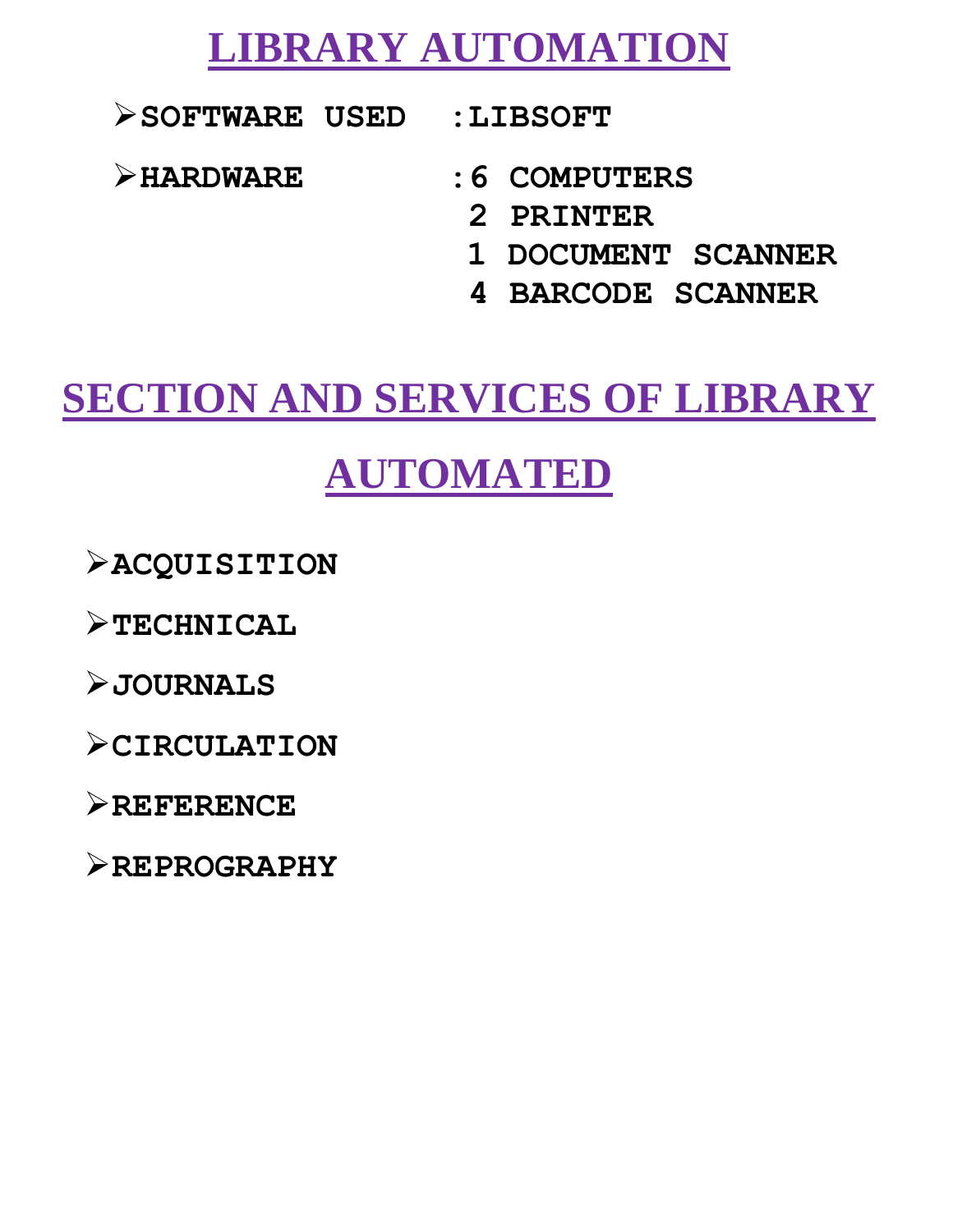### **DIGITAL LIBRARY**

#### **Total No. of CD'S - 2224 HARDWARE COMPUTERS : 22 PRINTER : 01 SERVICE RENDERD BY DIGITAL LIBRARY**

- *Current awareness Service: List of latest addition to the library, namely books periodicals audio visual material or any other useful information can be put in to the internal web for user education.*
- *Selective dissemination of information: Users requests are collected through e-mail the descriptors are matched against latest available documents and the required users are contacted through e-mail.*
- *Bulletin Board: Provided this Facility to display new announcements etc., with constant updating of information in an electronic bulletin board. The VTU circulars can also be put on this board. Several bulletin boards can be made available in the network for each specific category of users display.*
- *Online public Access Catalogue (OPAC) can be made available through internal web.*
- *Document Delivery Service: It will enable a library to request to another library for copy of a document to be transmitted through e-mail or Fax. This service may be largely used for transmitting a few pages from documents say journal articles.*
- *Inter Library Loan Facility (ILL): Provided the ILL service to the users community with collaboration of DELNET. Through this we are providing the information resources as photocopies of Journal articles from different disciplines and publications, and if the library doesn't have the user requested book then we are bring out this to users from other network institution of DELNET.*
- *Referral Service: Requests for provision of information, which cannot be satisfied by library, can be referred to other sources, from where this information can be accessed. In this service the users will be informed about the source will be approach to get the required information*
- *Electronic Mail: E-Mail is a important communication based service it enables participant in the network to transfer or receive messages for any part of the world using data networks to which they are subscribing. E – Mail provide facility through which other services like interlibrary loan requests, document deliver, referral service, and academic communication can be implemented.*
- *E-Journals: Several e-journals are subscribed by the library like Elsevier Science Direct, DELNET, etc., and also we have provided the links of Open source resources which are helpful to the user community.*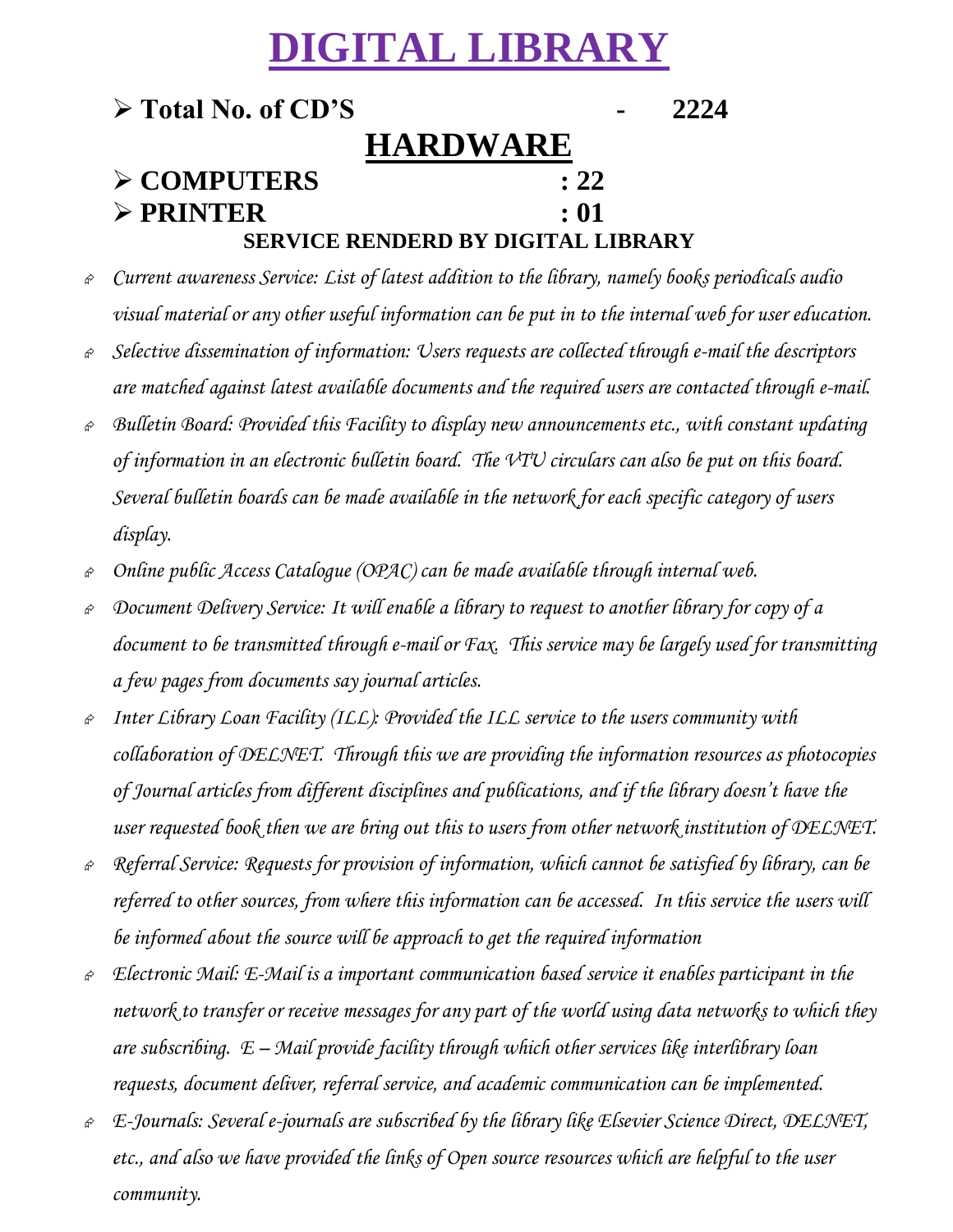### **VTU – E-CONSORTIUM**

| • Total Publishers   | $-$ 09 |          |
|----------------------|--------|----------|
| • Total Publications |        | 1,40,953 |

#### **Report last three months 01/10/2017 to 06-02-2018**

| $\triangleright$ Registered User for Knimbus Remote Access | <b>Contract Contract</b> | 394      |
|------------------------------------------------------------|--------------------------|----------|
| $\triangleright$ Downloads                                 |                          | $-27821$ |
| $\triangleright$ Visits and Logins                         |                          | - 25462  |

**USAGE REPORT 2018**



-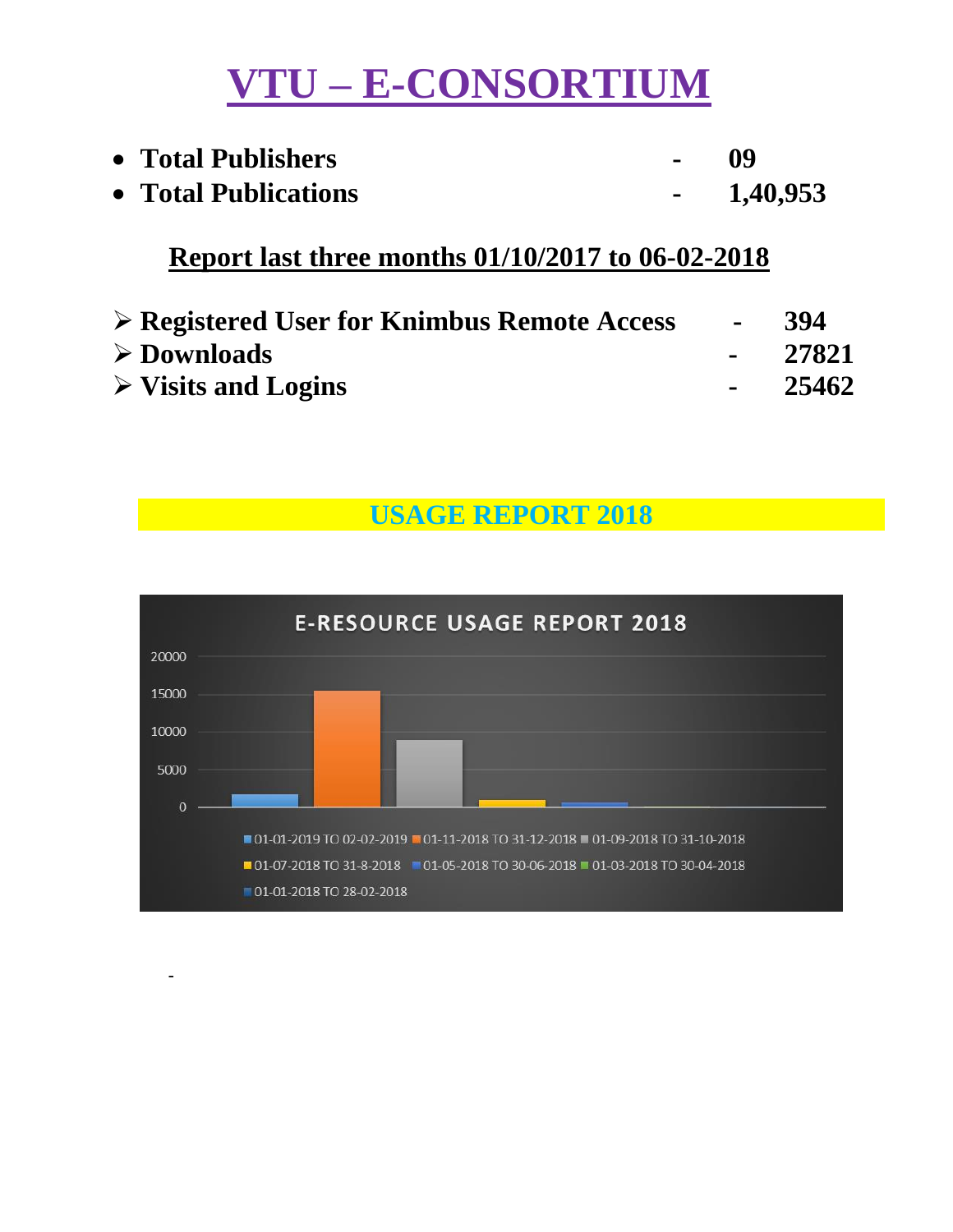### **LANGUAGE LAB**

#### **Software Used -Learnsoft Language Lab Software 1 + 10 users.**

### **HARDWARE**

| $\div 11$ |
|-----------|
| $\div 11$ |
| $\div 01$ |
| : 01      |
|           |

*Language lab is digital network software which is specifically designed for teaching languages. Students and teacher is linked through a PC. The software supports file formats like audio, video, flash, power point, word, and text. Through this users can know about Group Discussion, Broadcasting and Recorder provide expertise training for effective speaking skills. It also helps to correct pronunciation which will enhance confidence of user.* 

#### **SERVICE RENDERD BY LANGUAGE LAB**

- *Career planning*
- *Letter writing*
- *E-Mail etiquette*
- *Writing a resume*
- *Appearing for interviews*
- *Group Discussion*
- *Debating*
- *Public speaking*
- *Making a presentation*
- *Reporting*
- *Soft skills.*
- *Etc.,*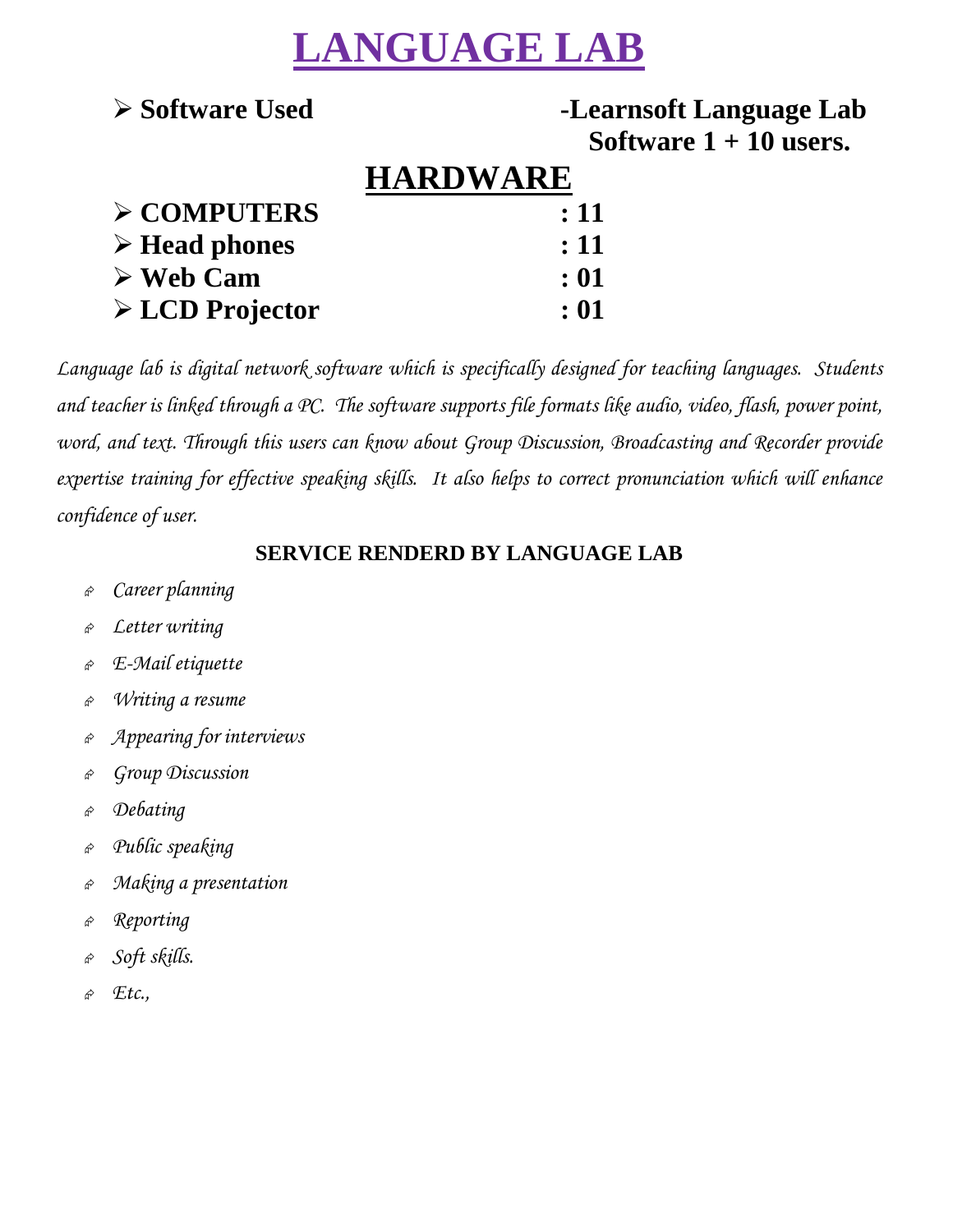### **Library Website**  [www.tcelibrary.webs.com](http://www.tcelibrary.webs.com/)



- *1. Library collections Details*
- *2. E-journals* 
	- *a. Elsevier Science Direct*
	- *b. DELNET*
	- *c. Open J-gate.*
	- *d. DOAJ*
	- *e. Etc.,*
- *3. VTU Previous years Question Papers.*
- *4. IA Previous year Question papers.*
- *5. E-News papers.*
- *6. Notice Board*
- *7. Forum*
- *8. Etc.,*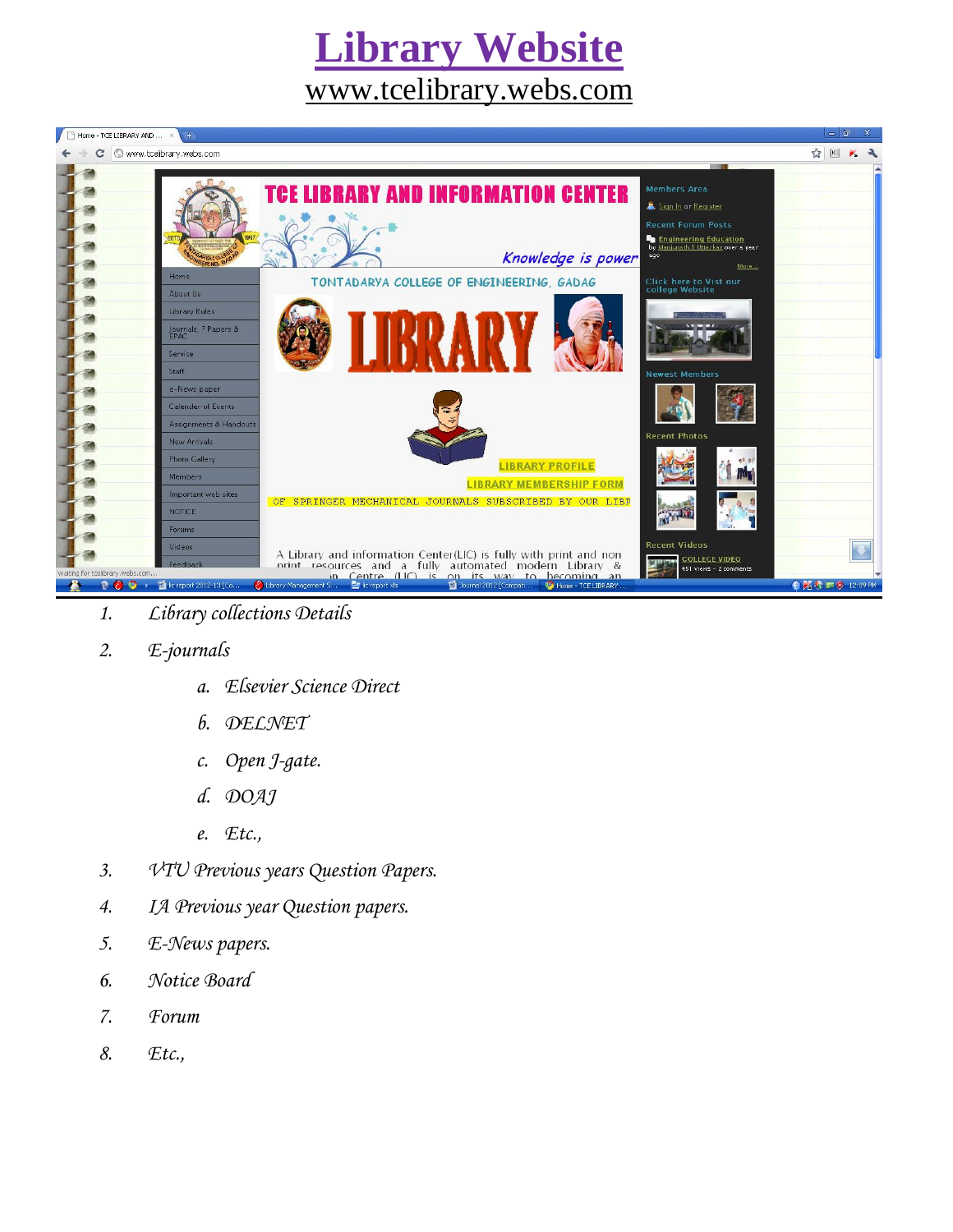### **CLIENTELE**

| # TOTAL NUMBER OF MEMBERS   |                  | 1382  |
|-----------------------------|------------------|-------|
| ◇ STUDENTS                  |                  | 1267  |
| <b>A TEACHING STAFF</b>     |                  | 76    |
| <b>A NON TEACHING STAFF</b> | $\sim$ 100 $\mu$ | 24    |
| ☆ OTHERS                    |                  | $-15$ |
| » RATIO OF MEMBERS TO THE   |                  |       |
| TOTAL POPULATION            |                  | 0.99  |
|                             |                  |       |

**CONDITIONS OF MEMBERSHIP**

**The member should be an either a student, teaching/non teaching staff of the college**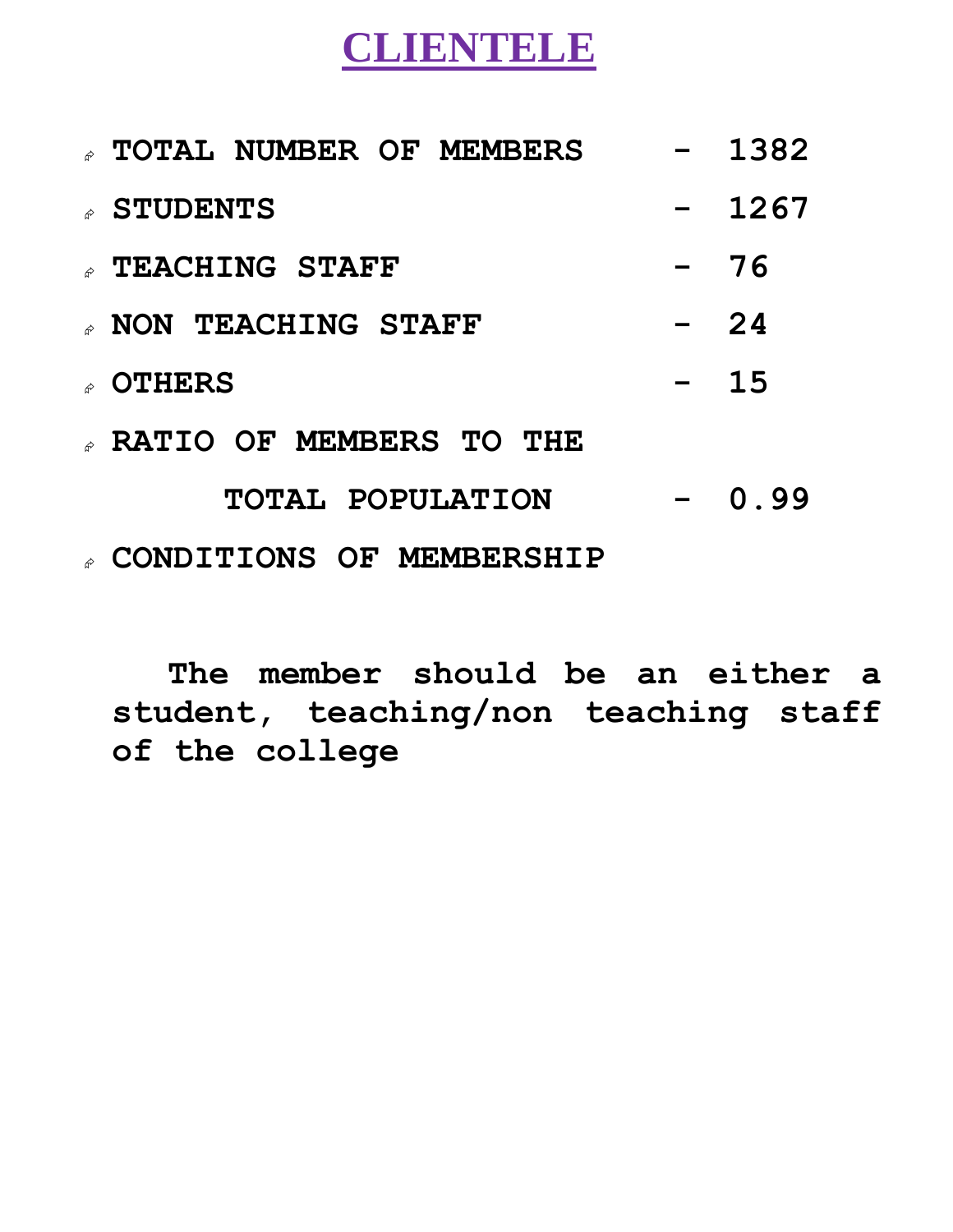### **PLANNING**

**Extension of Library service 24 X 7.**

- **Implementation of RFID Technology in Reference Section.**
- **Implementation of mobile friendly**

**library, by using mobile apps.**